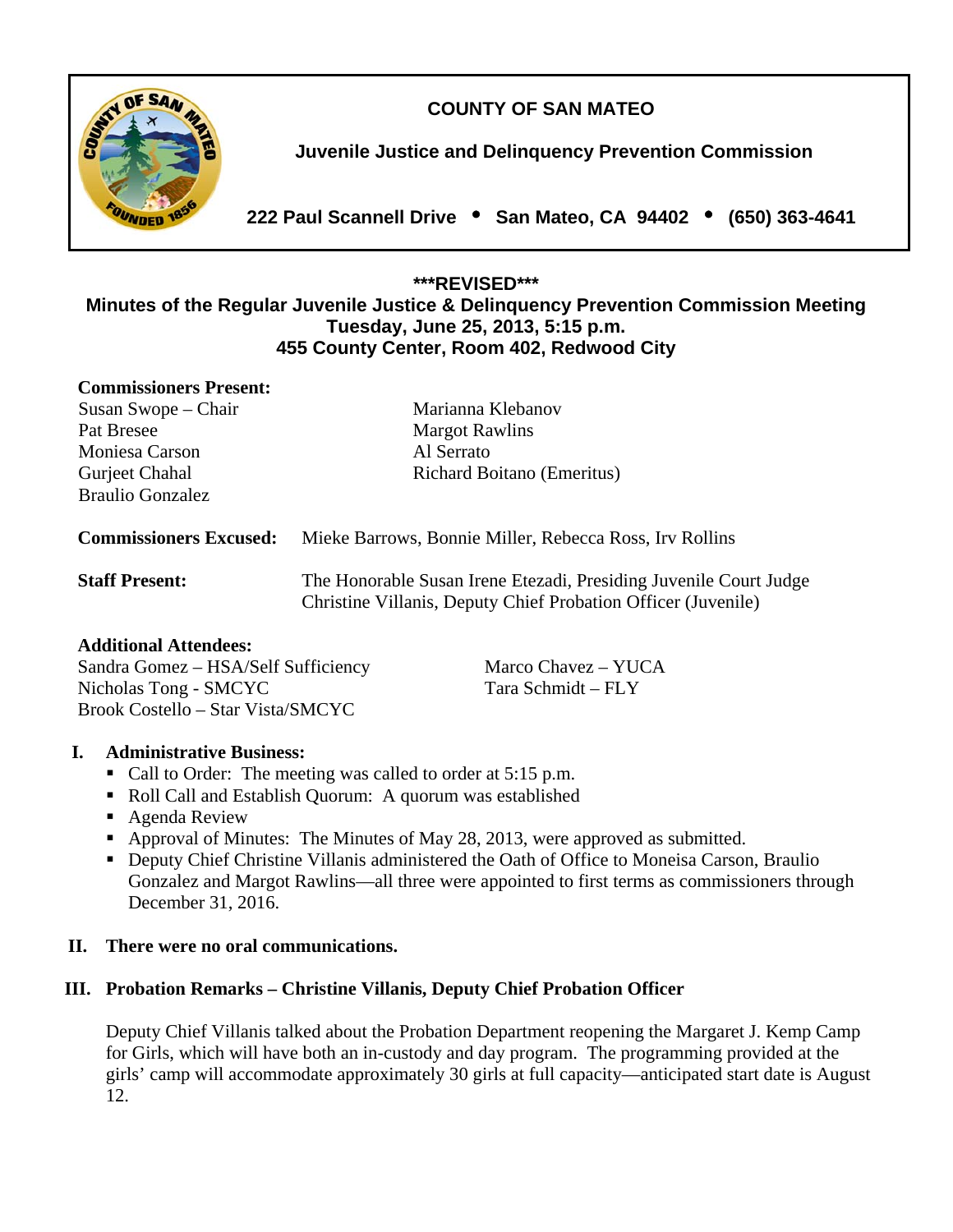## **IV. Meeting Place and Time:**

Chairperson Swope facilitated a discussion on continuing to hold the JJDPC meetings in Room 402 from 5:15 until 7:15 p.m.

Commissioner Serrato commented that he favored making current location and time permanent since it is a good location, and it allows easy access for visitors, which was not possible at the YSC.

The Commission approved County Center Building 455, Room 402 from 5:15 to 7:15 as the JJDPCs permanent meeting location and time by unanimous consent.

## **V. Standing Committee Reports**

#### Nominations Committee:

Chairperson Swope introduced and welcomed JJDPC nominee Sandra Gomez. Ms. Gomez briefly talked about her background and her passion for working with youth. She has worked for San Mateo County (Human Services Agency) for the past 10 years.

M: Bresee/S: Rawlins that the Commission recommends Sandra Gomez to Judge Etezadi for appointment to the Juvenile Justice and Delinquency Prevention Commission. The motion carried unanimously.

#### Education Advocacy:

Commissioner Boitano stated that there are 3 planned Respect 24/7 symposiums for the next school year—at least one of the symposiums will focus on suspension and expulsion data.

The San Mateo County Office of Education (SMCOE) will work closely with Millbrae Schools and Jefferson Union High School District to implement some of the methodology that was discussed at the symposiums last year. Millbrae Schools and Jefferson Union High School District were chosen for the pilot project based on their committed participation in those symposiums.

#### Inspections:

Chairperson Swope talked about the 2013 sign-up sheet for facility inspections; the police station inspections should have at least 2 commissioners. Commissioners Chahal and Bresee agreed to share the responsibility of inspecting the police stations.

The commission will focus on programming at the Youth Service Center (YSC), Camp Glenwood and group homes. At the YSC and Camp Glenwood the commission will also take a more in depth look at education.

Chairperson Swope asked for comments on a list of suggested questions (JJDPC Inspections 2013 – Focus Area: Programming and Education). Commissioner Bresee commented that "programming" is a pretty broad topic, and suggested that the commissioners be flexible and aware of what is available and/or appropriate for a particular group.

Commissioner Boitano recommended that the inspection team ask about how the programming deals with students that are English learners. At what level? How do they know?